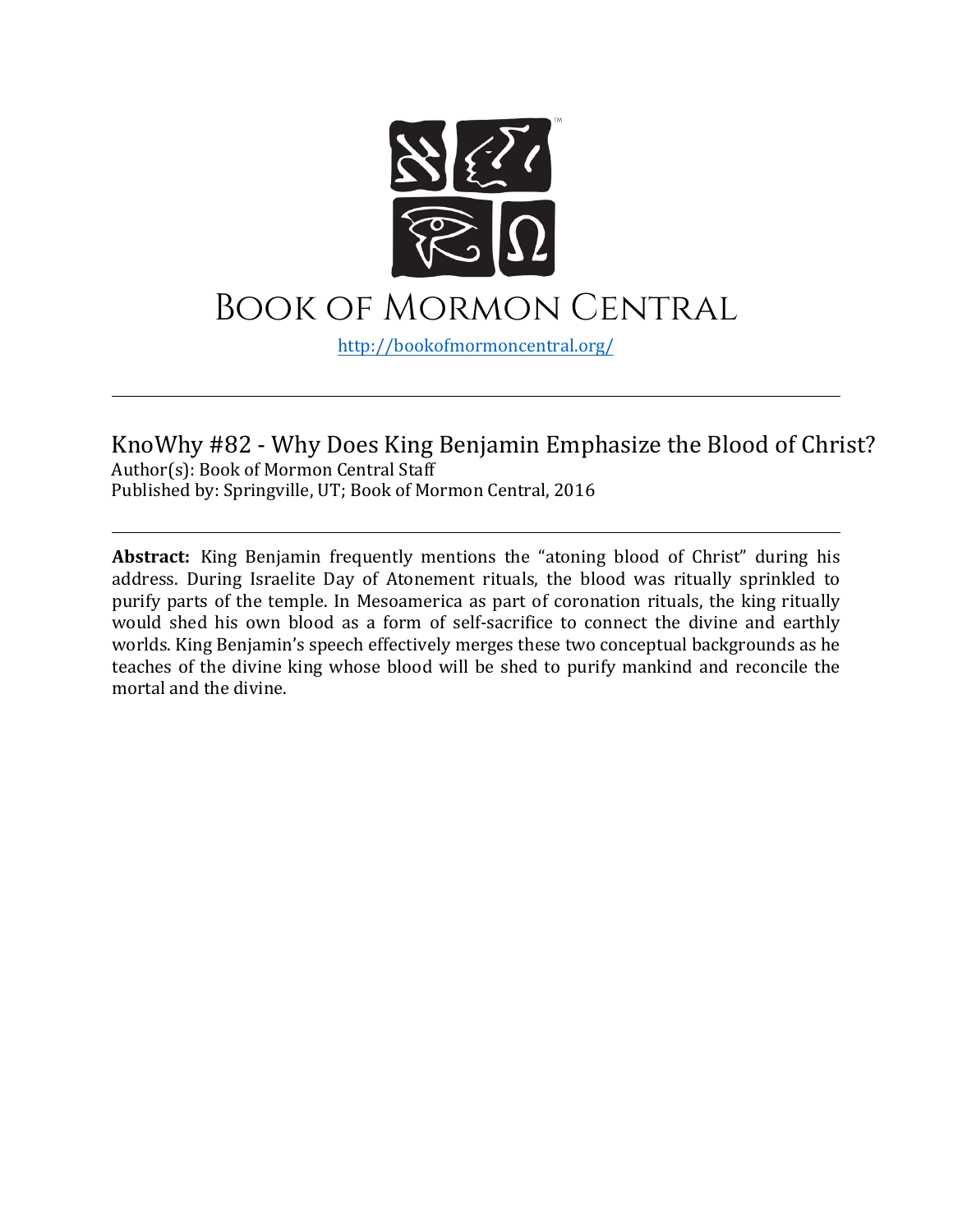

Rogier van der Weyden. The Descent from the Cross. (c.1435) Museo del Prado, Madrid via Wikipedia

# Why Does King Benjamin Emphasize the Blood of Christ?

*"O have mercy, and apply the atoning blood of Christ that we may receive forgiveness of our sins, and our hearts may be purified." Mosiah 4:2*

#### The Know

At a ceremonial pause in king Benjamin's coronation speech, all the people cried out with one voice, "O have mercy, and apply the atoning blood of Christ that we may receive forgiveness of our sins" (Mosiah 4:2). The people's invocation of Christ's blood comes as no surprise, since king Benjamin, while relaying the message of an angel, had mentioned the atoning blood of Christ five times in his immediately preceding words (Mosiah 3:7, 11, 15, 16, 18). This emphasis on blood is likely related to the ritual festival context of king Benjamin's speech. $^{\rm 1}$ 

Israelite priestly rituals on the Day of Atonement involved daubing and sprinkling blood to purify various parts of the temple (Leviticus 16:14–19, 27).<sup>2</sup> It is perhaps ritually significant that Benjamin mentioned the words "atone" or "atonement" seven times (Mosiah 3:11, 15, 16, 18, 19; 4:6, 7), the same number of times blood was sprinkled on the mercy seat and the altar (Leviticus  $16:14, 19$ .<sup>3</sup>

In some cases, the sprinkling of blood in ancient Israelite and Near Eastern covenant rituals may have carried the connotations of kinship between God and man.4 This is reflected in Mosiah 5:7–8, where king Benjamin connected this group of atonement "ideas with a new kinship relationship through covenant making."5

Hearing about the atoning blood of Christ "could hardly have been set more vividly in the minds of his people" while witnessing the sprinkling of blood on the altar.<sup>6</sup> As vivid as that Israelite setting likely was, king Benjamin's language and imagery of blood would have been further intensified by the New World environment of the Nephites.

Ancient Mesoamerican peoples also had harvest festivals.7 Crowning the king was among the rites and rituals often performed during these celebrations.<sup>8</sup> On such occasions, there would be "an enthronement ceremony wherein the ruler sits upon a wooden tower or scaffold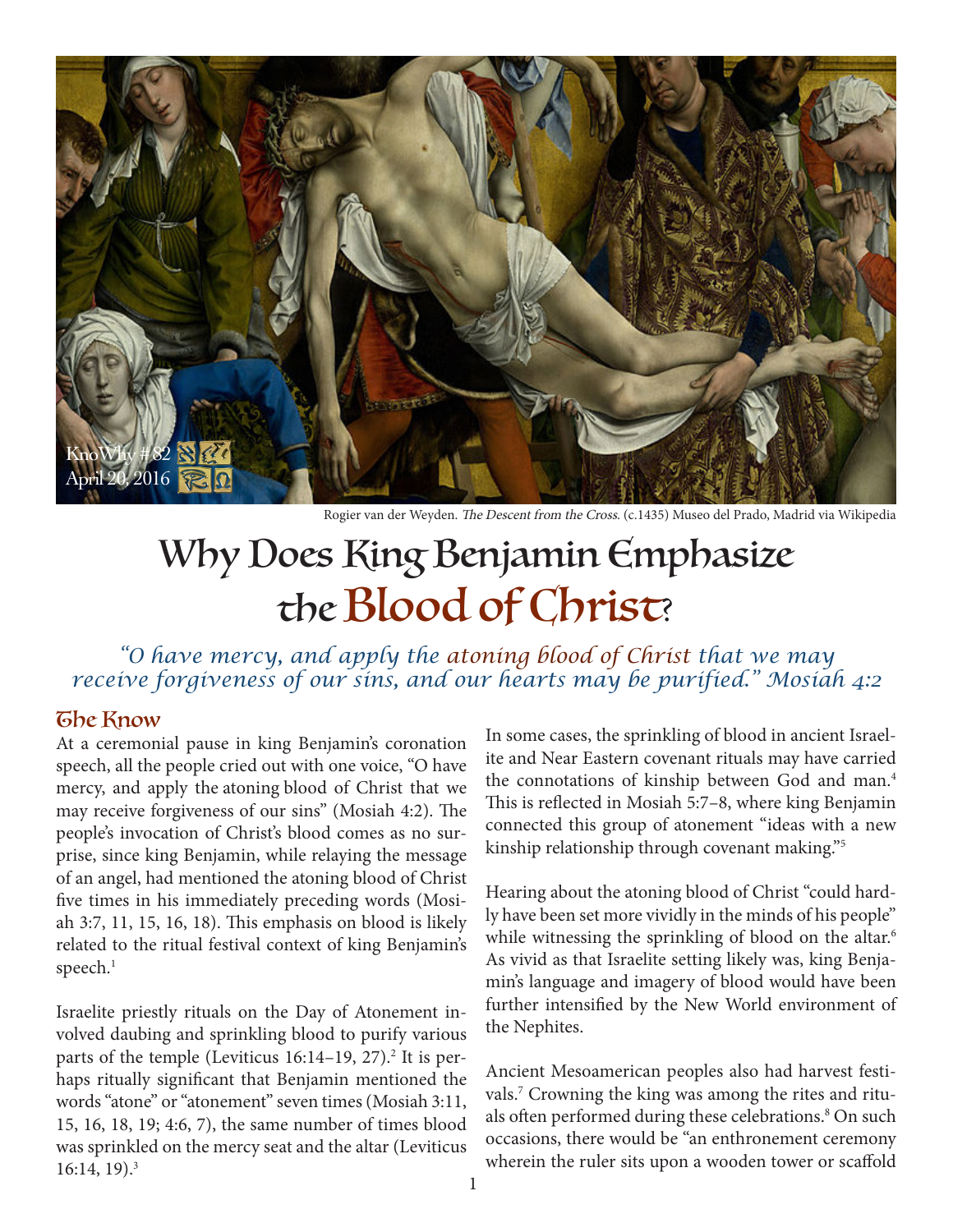to receive the emblems of rulership," as depicted on the murals at San Bartolo (ca. 100 BC).9

From their elevated position atop the tower, the king would perform a bloodletting ritual, which "required that blood [be] drawn from different and specific parts of the body, depending on the ritual."10 To draw the blood, often a sensitive area, like the tongue, would be pierced. These rituals, also attested at San Bartolo,<sup>11</sup> were believed to open up doorways connecting the divine and earthly worlds.12 It additionally served to show that the earthly king was divine.

## **The Why**

While bloodletting was an act of divine kingship, it is not to suggest that either Benjamin or his successor Mosiah preformed a bloodletting ritual, or that these Book of Mormon kings saw themselves as divine. Benjamin specifically disclaimed being divine (Mosiah 2:10, 26), instead he taught of the true divine king, whose blood would be shed for his people. "The Messiah was the self-sacrifice for his people."<sup>13</sup>

Cultural awareness of these vivid and often graphic rituals would have further impressed the minds of Benjamin's listeners as they learned of the "atoning blood of Christ," especially as they learned of how the Messiah would bleed "from every pore" (Mosiah 3:7). Brant A. Gardner explained, "For Mesoamericans, the Messiah's bleeding from every pore would indicate the measure of his self-sacrifice, involving, as it was, his entire body."<sup>14</sup>

Gardner, however, gave an important caveat. While an ancient Mesoamerican audience "would have been culturally disposed to attribute other-worldly power to blood, atonement was not part of their understanding."15 For this, one must draw on the Israelite rituals of atonement and purification through blood rituals—and this is exactly what Benjamin did, declaring: "the law of Moses availeth nothing except it were through the atonement of his blood" (Mosiah 3:15, emphasis added).

In Mesoamerican conceptions of bloodletting, the blood of divinely anointed kings would serve as a conduit to connect the human and divine. In Israelite ritual, the blood sacrifice of animals atoned for sins and purified the community, making the Lord their kinsmen through covenant. In Benjamin's speech, the blood of a divine Messiah—the "anointed one"—atones and purifies his people, reconciling the human and the divine,

and creating a covenantal relationship between them and Christ as "his sons and his daughters" (Mosiah 5:7).

Hence, Gardner observed, "Benjamin purposefully invokes the image of the Messiah's atoning blood, not only setting up associations with the Mesoamerican conceptions of blood sacrifice but also with the blood sacrifices of the Mosaic law."<sup>16</sup> The combined perspectives of both the Old and New World background of the Nephites merge together in Benjamin's speech to powerfully communicate the efficacious, redeeming power of Christ's blood.

# Further Reading

T. Benjamin Spackman, "The Israelite Roots of Atonement Terminology," BYU Studies Quarterly 55, no. 1 (2016): 39–64.

Mark Alan Wright, "Axes Mundi: Ritual Complexes in Mesoamerica and the Book of Mormon," Interpreter: A Journal of Mormon Scripture 12 (2014): 79–96.

Brant A. Gardner, Second Witness: Analytical and Contextual Commentary on the Book of Mormon, 6 vols. (Salt Lake City, UT: Greg Kofford Books, 2007–2008), 3:111–115, 151–156.

Terrence L. Szink and John W. Welch, "King Benjamin's Speech in the Context of the Ancient Israelite Festivals," in King Benjamin's Speech: "That Ye May Learn Wisdom", ed. John W. Welch and Stephen D. Ricks (Provo, UT: FARMS, 1998), 147–223.

Allen J. Christenson, "Maya Harvest Festivals and the Book of Mormon," Review of Books on the Book of Mormon 3, no. 1 (1991): 1–31.

©Book of Mormon Central, 2016



## Notes

1. See Book of Mormon Central, "Why is the Theme of Kingship So Prominent in King Benjamin's Speech?" KnoWhy 79 (April 15, 2016) and "Why Did the Nephites Stay in their Tents During King Benjamin's Speech?" KnoWhy 80 (April 18, 2016).

2. See discussion by Terrence L. Szink and John W. Welch, "King Benjamin's Speech in the Context of the Ancient Israelite Festivals," in King Benjamin's Speech: "That Ye May